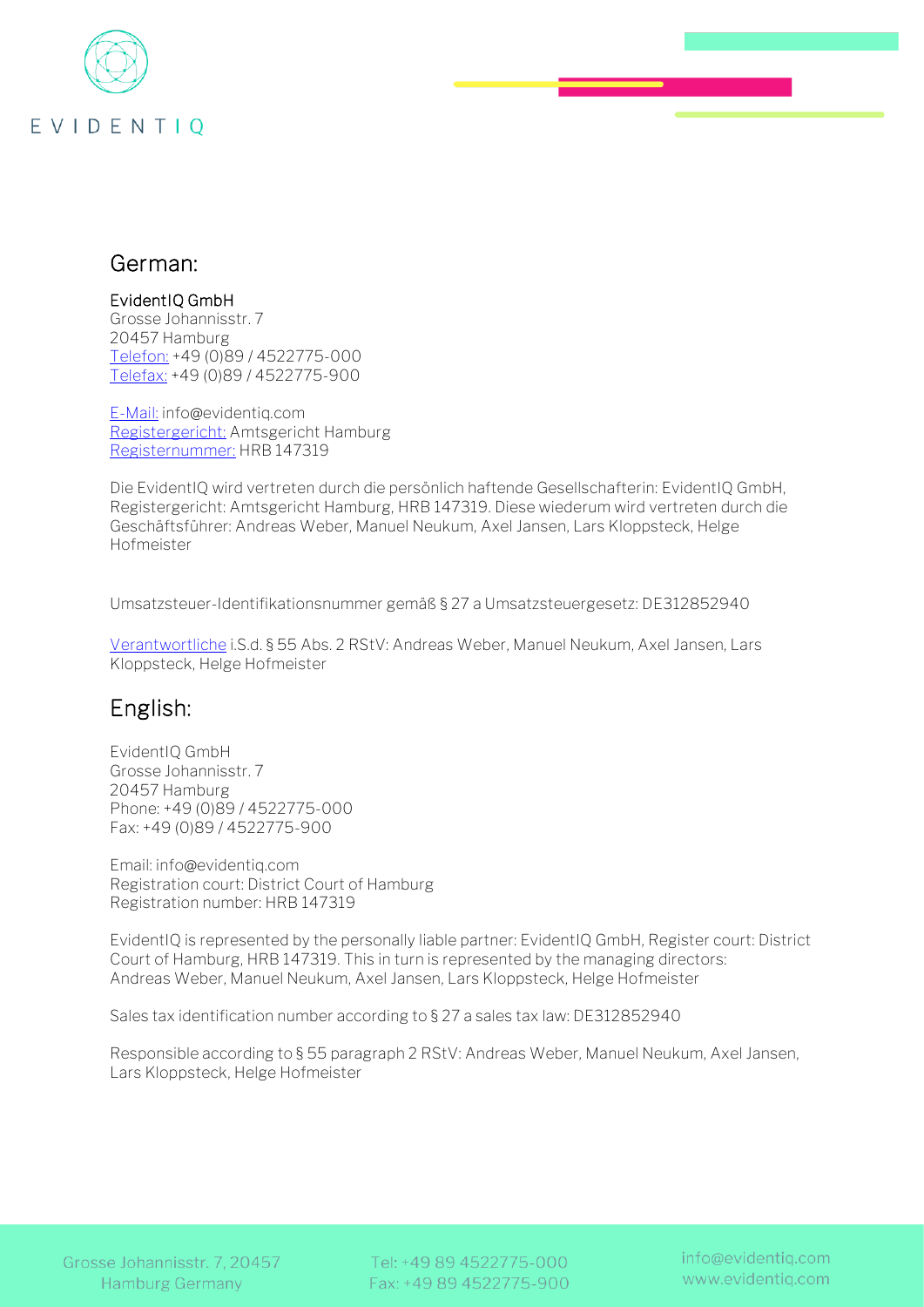

Image Credit / Bildnachweis:

• Cookie studio – stock.adobe.com (portrait redhead girl smiling 155049786) <https://evidentiq.com/>

• Chayathon2000 – stock adobe.com (asian mother and son 301300798) <https://evidentiq.com/products/>

• Rawpixel.com – stock.adobe.com (Portrait of woman with freckles 179214484[\)https://evidentiq.com/products/patient-poll/](https://evidentiq.com/products/patient-poll/)

• Wayhome Studio – stock.adobe.com (Portrait of dark skinned confident man with curly Afro hairstyle 17666683[\) https://evidentiq.com/patients/](https://evidentiq.com/patients/)

• Bursa – stock.adobe.com (elderly man in blue shirt) [https://evidentiq.com/products/patient-poll/\)](https://evidentiq.com/products/patient-poll/)

• Fizkes - stock.adobe.com(Head shot of serious old aged woman 307669822) https://evidentiq.com/patients/ and<https://evidentiq.com/products/patient-poll/>

• Fizkes – stock.adobe.com (Elderly spouses in front of laptop 354311836) https://evidentiq.com/services/ and https://evidentiq.com/patients/ and <https://evidentiq.com/products/patient-poll/>

• Fizkes – stock.adobe.com (smiling women closeup – 306696005) <https://evidentiq.com/about-us/>

• Gorodenkoff - stock.adobe.com (Women in front of laptop – 207627722) https://evidentiq.com/services and https://evidentiq.com/products/electronicdata-capture/

• Imtmphoto - stock.adobe.com (young asian doctor talking to senior 328836514 <https://evidentiq.com/products/electronic-clinical-outcome-assessment/>

• Bongkarn - stock.adobe.com (Close-up of young professional doctor) <https://evidentiq.com/services/>

• Flamingo Images - stock.adobe.com medical team having discussion 106433368) <https://evidentiq.com/about-us/>

Tel: +49 89 4522775-000 Fax: +49 89 4522775-900